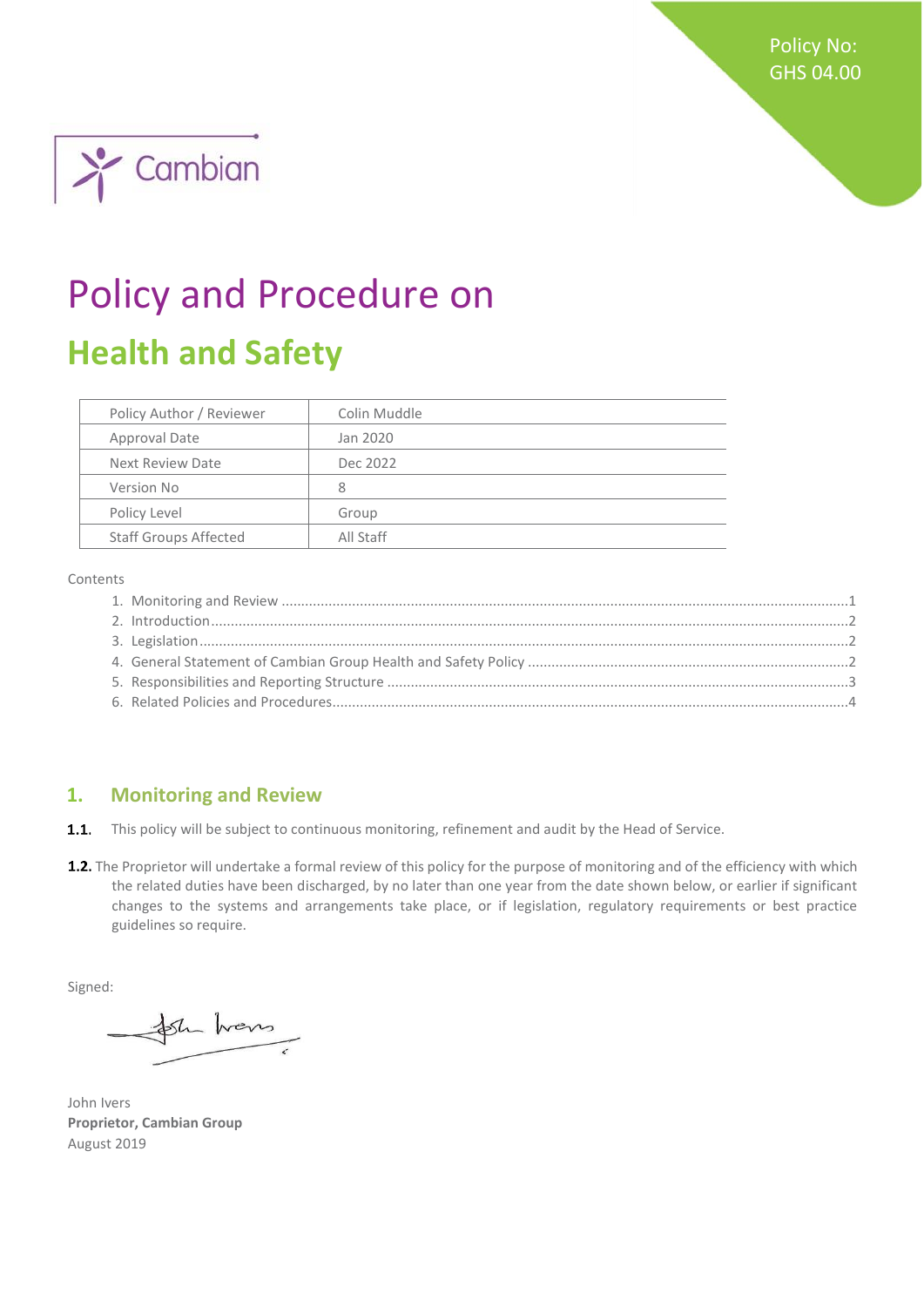

# <span id="page-1-0"></span>**2. Introduction**

2.1. A copy of our general statement of health and safety policy is given at

section 4. This sets out our commitment to provide and maintain safe working conditions for our employees, and others who may be affected by our activities. The

> ® Cambian Group PLC 2014 Print Date: 6-Oct-21 Page 1 of 5

objectives and implications of this statement are communicated to our employees, initially through our induction process and subsequently through the Achieve online training programme and the contents of this policy.

- $2.2.$ Individual senior level responsibilities and reporting arrangements are detailed at section 5.
- 2.3. This policy is supported by our health and safety management system which details our arrangements for the effective management of our significant risks and exposures. This includes detailed policies and procedures, our process for assessing risk, and our arrangements for emergencies, fire and first aid etc. These are listed at section 6.

# <span id="page-1-1"></span>**3. Legislation**

- **3.1.** The purpose of this policy is to ensure that, as far as reasonably practicable, the safety of all employees, individuals in our care, visitors and any other individuals who may be affected by our activities is safeguarded through compliance with relevant health and safety legislation including:
	- Control of Asbestos Regulations 2012
	- Control of Substances Hazardous to Health Regulations 2002
	- Electricity at Work Regulations 1989
	- Equality Act 2010
	- Gas Safety (Installation and Use) Regulations 1994 and 1998
	- Health and Safety (Display Screen Equipment) Regulations 1992
	- Health and Safety (First Aid) Regulations 1991
	- Health and Safety (Safety Signs and Safety Signals) Regulations 1996
	- Health and Safety at Work etc. Act 1974
	- Management of Health and Safety at Work Regulations 1999
	- Manual Handling Operations Regulations 1992
	- Personal Protective Equipment at Work Regulations 1992
	- Regulatory Reform (Fire Safety) Order 2005
	- Reporting of Injuries, Diseases and Dangerous Occurrences Regulations 2013,
	- Work at Height Regulations 2005
	- Workplace (Health, Safety and Welfare) Regulations 1992

# <span id="page-1-2"></span>**4.** General Statement of Cambian Group Health and Safety Policy

4.1. It is our policy to ensure, so far as is reasonably practicable, the safety of all employees and any other persons who may be directly affected by the activities of the Company.

| Version:                 | 8 <sup>®</sup> Cambian Group PLC 2014                  | Approved by: Colin Muddle |  |
|--------------------------|--------------------------------------------------------|---------------------------|--|
| <b>Next Review Date:</b> | Dec 2021 Policy Name: Health and Safety Date: Jan 2020 |                           |  |
| Print Date:              | $6$ -Oct-21 Page 2 of 5                                |                           |  |
|                          |                                                        |                           |  |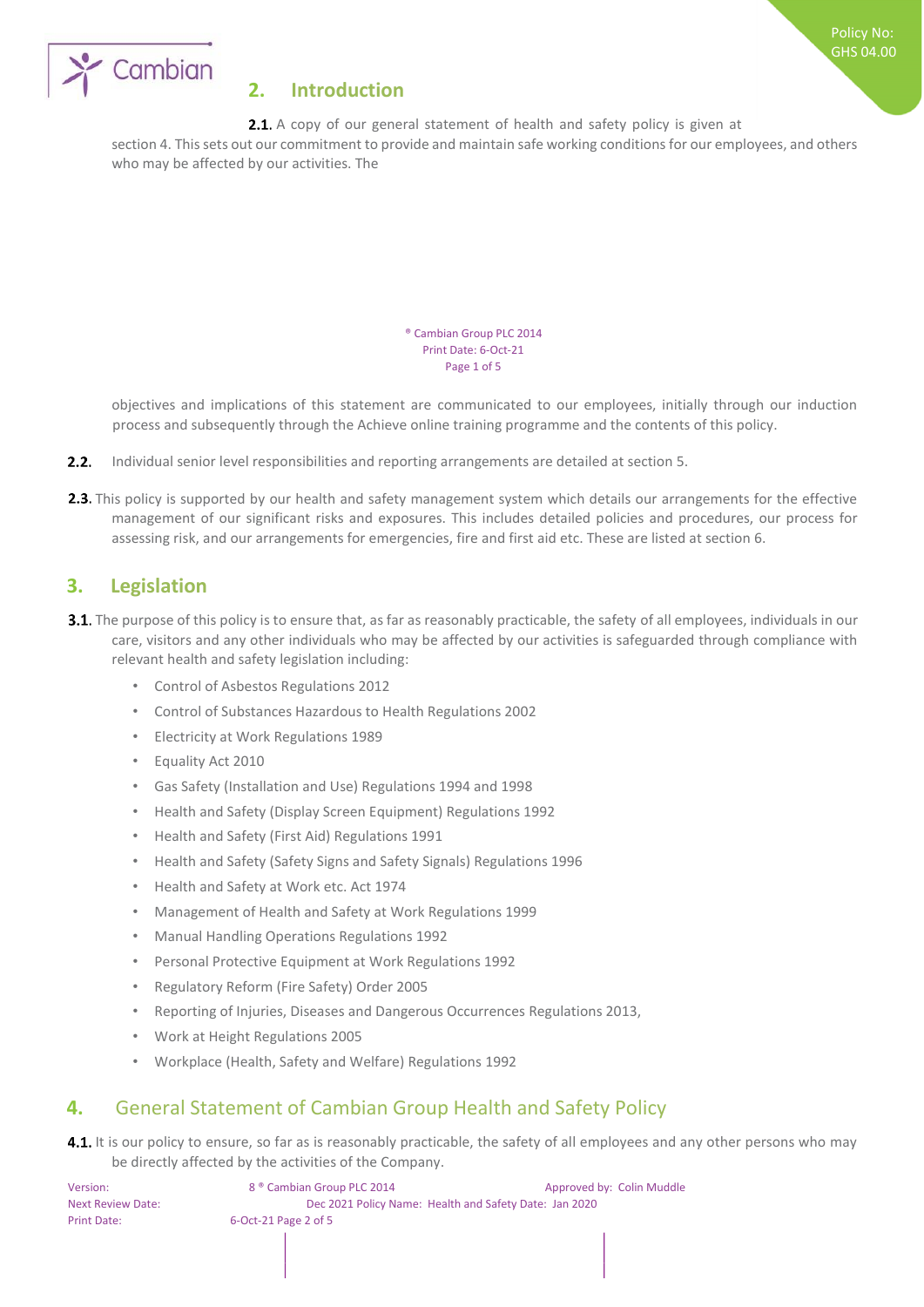

**4.2.** So far as is reasonably practicable, Cambian Group will also:

Aim to achieve compliance with legal requirements through good

Policy No: GHS 04.00

occupational health and safety performance.

- Provide adequate resources to implement this policy.
- Establish and maintain a safe and healthy working environment.
- Ensure that significant risks arising from work activities under our control are eliminated or adequately controlled.
- Develop and implement appropriate occupational health and safety procedures, and safe working practices.
- Include the management of health and safety as a specific responsibility of registered managers/heads/principals at all levels.
- Ensure this policy is understood and implemented throughout the organisation.
- Involve employees in health and safety decisions through consultation and co-operation.
- Maintain workplaces under our control in a condition that is safe and without risk to health.
- Regularly review compliance with the policy and the management system that support it.

#### <span id="page-2-0"></span>**5.** Responsibilities and Reporting Structure

- **5.1.** To meet the objectives of our health and safety policy we have clearly defined senior level responsibilities for the management of health and safety. These are summarised in the following organogram.
- $5.2.$ This hierarchy does not necessarily represent the organisation for other business activities.
- **5.3.** The Chief Operating Officer has ultimate responsibility for the formulation and implementation of the company's health and safety policy, and in particular for:
	- Ensuring that the necessary arrangements are in place for managing health and safety effectively, and that senior managers are accountable for health and safety.
	- Considering health and safety during the planning and implementation of business strategy.
	- Ensuring there are sufficient resources for meeting the objectives of the health and safety policy.
	- Including health and safety on the agenda of Board meetings and senior executive meetings.
	- Ensuring arrangements are in place to monitor and review health and safety performance across the company, including accidents and incidents; and ensuring that the necessary amendments are made to relevant policies, procedures and processes.
	- Periodically reviewing the objectives of the health and safety policy.
- **5.4.** Specific overall responsibility for the management of our health and safety programme on a day to day basis has been assigned to the Group Compliance and Regulation Director supported as appropriate by the Chief Operating Officer, Director of Facilities Maintenance and Group Clinical Lead . This includes:
	- Ensuring that the objectives of health and safety policy are implemented.
	- Ensuring that health and safety is considered prior to the implementation of new processes.
	- Ensuring that suitable policies and procedures are provided and implemented to meet the objectives of the health and safety policy.
	- Ensuring that there is a training policy in place so that employees are competent for their respective roles and their health and safety responsibilities.
	- Ensuring that arrangements are in place for the elimination or control of risks in relation to health and safety.
	- Ensuring suitable emergency arrangements are in place in relation to fire, accidents and first aid.
	- Ensuring suitable controls are in place for the effective management of contractors.
	- Ensure that reports, recommendations and notices issued by enforcement authorities, external auditors, and other relevant parties are evaluated and actioned within allocated timescales.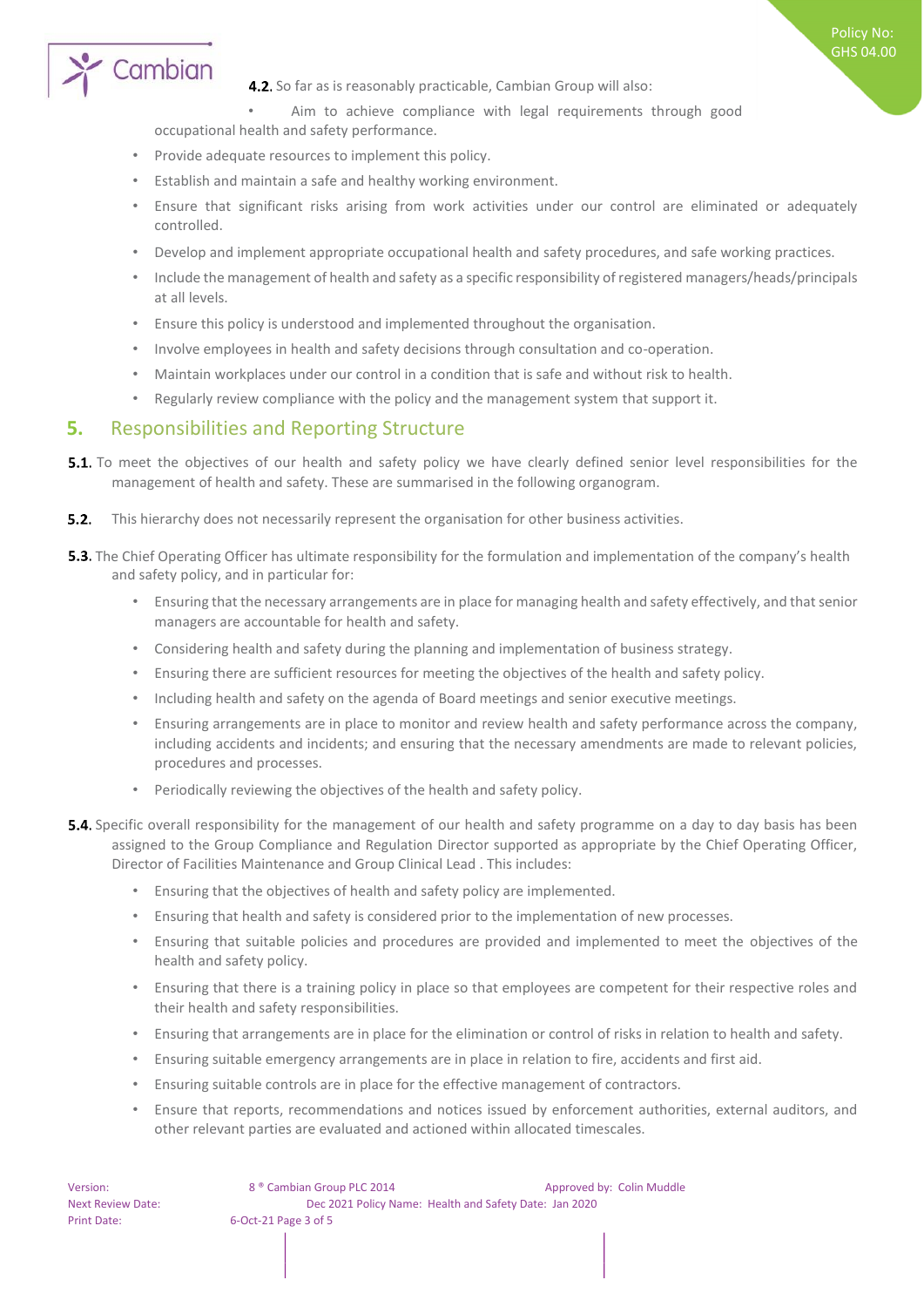

Policy No: GHS 04.00

- Monitoring performance in relation to health and safety and reporting to the Chief Operating Officer on progress against the objectives of the health and safety policy.
- Reviewing accidents and other incidents in relation to health and safety and reporting to the Chief Operating Officer on the outcome of these investigations.
- Ensuring that all the essential elements of the health and safety system are implemented, monitored and reviewed.
- **5.5.** Day to day responsibility for the management of health and safety at individual locations is delegated to School Heads/Principals and Registered Managers of each individual location. This includes:
	- Ensuring risk assessments are completed and reviewed for all significant work activities and the results of these assessments are implemented and communicated to employees.
	- Ensuring that the arrangements for fire, first aid, accidents and emergencies are implemented.
	- Ensuring that accident and incidents have been reported, recorded, notified and investigated as appropriate, and records are maintained.
	- Monitor health and safety standards on site at regular intervals and ensure remedial action is implemented.
	- Ensuring that employees receive adequate training, information, instruction and supervision to discharge to their specific health and safety responsibilities.
	- Promptly informing the Group Compliance and Regulation Director of any significant health and safety failure.
	- Providing the Group Compliance and Regulation Director with regular reports on health and safety performance.
	- Ensuring that local health and safety records and documentation are complete and are systematically stored.
- $5.6.$ Health and safety performance is reviewed locally on a monthly basis against defined key point indicators.
- $5.7.$ Health and safety risks are reviewed at a corporate level at the Quarterly Care Quality Committee.
- $5.8.$ Summary data is then submitted for review at the PLC Board.

### <span id="page-3-0"></span>**6.** Related Policies and Procedures

| 6.1.                           | GHS 04.01                | Accidents/Incidents                                                                                                     |                           |
|--------------------------------|--------------------------|-------------------------------------------------------------------------------------------------------------------------|---------------------------|
| 6.2.                           | GHS 04.02                | Asbestos                                                                                                                |                           |
| 6.3.                           | GHS 04.03                | Checklists                                                                                                              |                           |
| 6.4.                           | GHS 04.04                | Consultation                                                                                                            |                           |
| 6.5.                           | GHS 04.05                | Contractors                                                                                                             |                           |
| 6.6.                           | GHS 04.06                | Control of Substances Hazardous to Health                                                                               |                           |
| 6.7.                           | GHS 04.07                | <b>Disability Discrimination</b>                                                                                        |                           |
| 6.8.                           | GHS 04.08                | Display Screen Equipment                                                                                                |                           |
| 6.9.                           | GHS 04.09                | Fire Safety                                                                                                             |                           |
|                                | 6.10. GHS 04.10          | First Aid                                                                                                               |                           |
|                                | 6.11. GHS 04.11          | Gas Safety                                                                                                              |                           |
|                                | 6.12. GHS 04.12          | Lone Working                                                                                                            |                           |
| Version:<br><b>Print Date:</b> | <b>Next Review Date:</b> | 8 <sup>®</sup> Cambian Group PLC 2014<br>Dec 2021 Policy Name: Health and Safety Date: Jan 2020<br>6-Oct-21 Page 4 of 5 | Approved by: Colin Muddle |